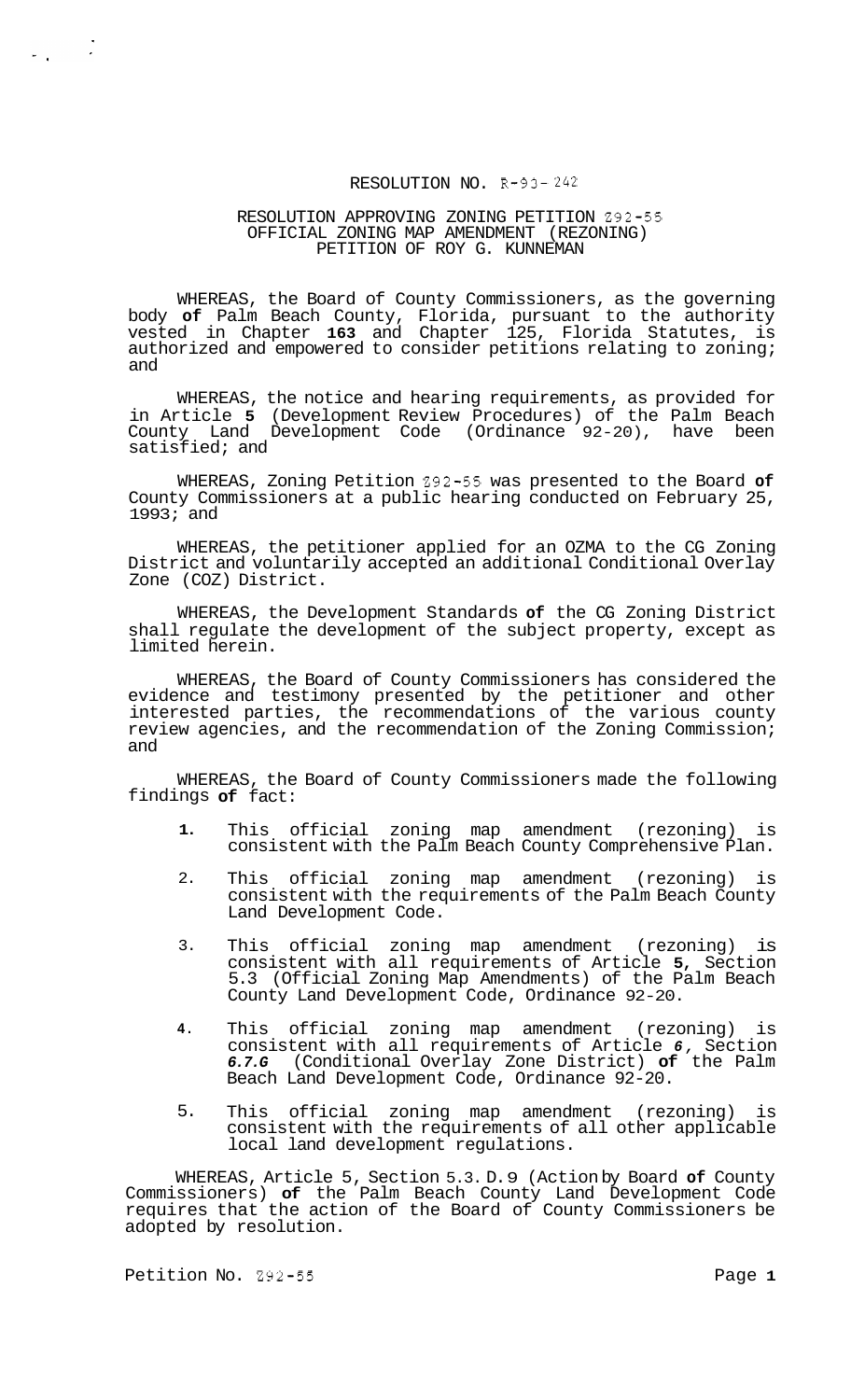NOW, THEREFORE, BE IT RESOLVED BY THE BOARD OF COUNTY<br>COMMISSIONERS OF PALM BEACH COUNTY, FLORIDA, that Zoning Petition<br>292-55, the petition of ROY G. KUNNEMAN, BY T. J. MESSLER, AGENT 292-55, the petition of ROY G. KUNNEMAN, BY T. J. MESSLER, AGENT<br>for an OFFICIAL ZONING MAP AMENDMENT (REZONING) from the MULTI-<br>FAMILY RESIDENTIAL (HIGH DENSITY) (RH) ZONING DISTRICT to the<br>COMMERCIAL GENERAL (CG) WITH A

Commissioner Newell moved for the approval of the Resolution.

The motion was seconded by Commissioner Foster and, upon being put to a vote, the vote was as follows:

| Mary McCarty, Chair |    |                        |
|---------------------|----|------------------------|
| Burt Aaronson       |    | Aye<br>Ay <sub>e</sub> |
| Ken Foster          |    | Aye                    |
| Maude Ford Lee      | -- | Absent                 |
| Karen T. Marcus     |    | $Ay_{e}$               |
| Warren Newell       | -- | Aye                    |
| Carol A. Roberts    |    | Absent                 |
|                     |    |                        |

The Chair thereupon declared that the resolution was duly passed and adopted this 25th day of February, 1993.

APPROVED AS TO FORM AND LEGAL SUFFICIENCY

 $\sim$   $\lambda$ 

 $BY$  :

 $\langle \cdot \rangle_{\star}$  $BY:$ CLERK Samuel Communication

PALM BEACH COUNTY, FLORIDA BY ITS BOARD OF COUNTY COMMISSIONERS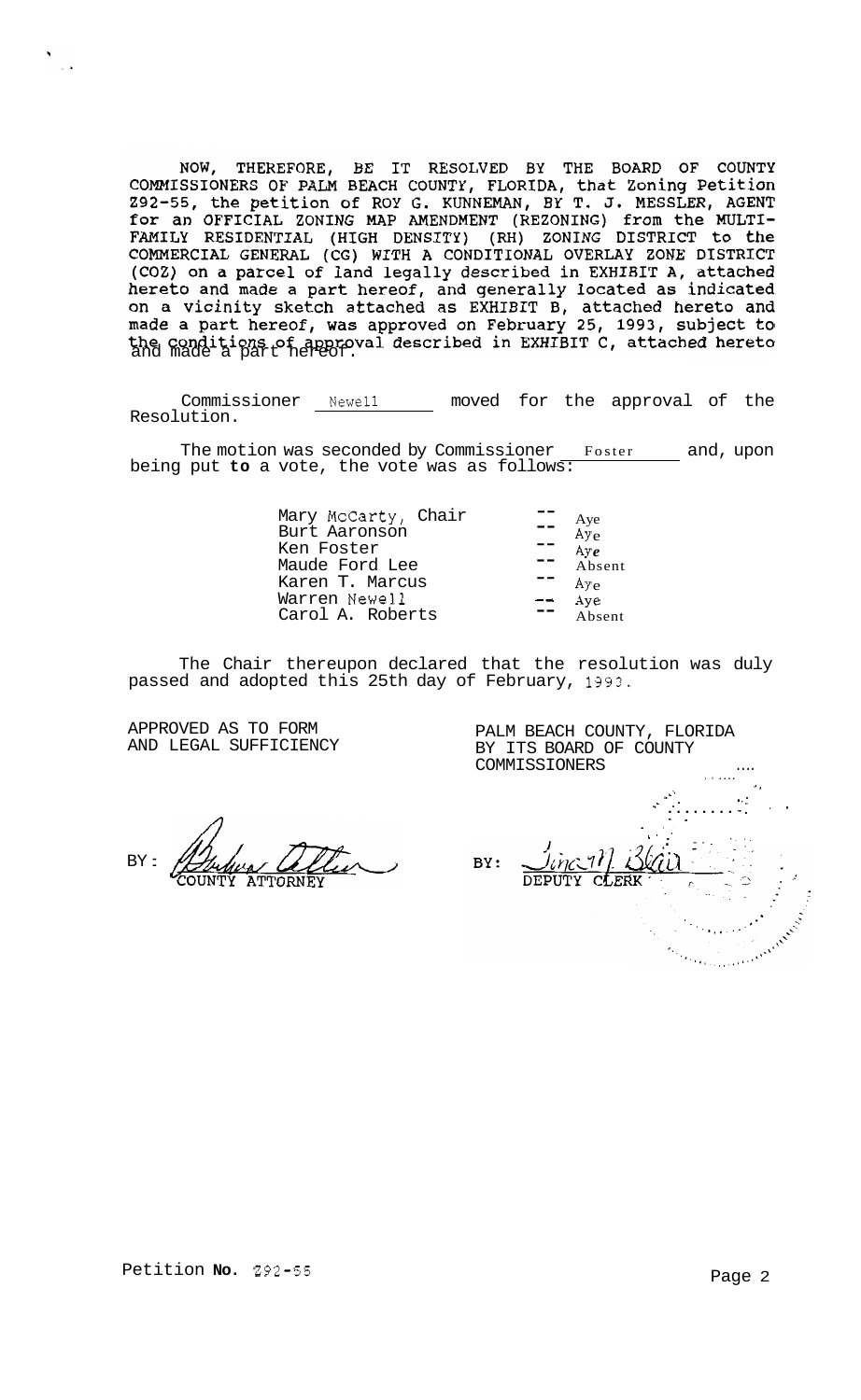# EXHIBIT **A**

#### LEGAL DESCRIPTION

 $\mathbf{r}$ 

COMI'IENCING AT THE INTERSECTION **OF** THE.CENTERL1NE OF STATE ROAD **No.** *5* (U.S. HIGHWAY No.1) WITH THE SOUTH LINE OF THE NORTWEST EACH COUNTY, FLORIDA; THENCE NORTHEASTERLY, ALONG THE CEI'JTERLINE **OF** SAID STATE ROAD No. *5* (U.S. No.l), A DISTANCE OF 700 FEET; THENCE WESTERLY ON A LINE PARALLEL TO THE SOUTH LINE OF SAID LINE OF STATE ROAD No. *5* (U.S. No.1); THENCE CONTINUE WESTERLY ALONG SAID PARALLEL LINE, A DISTANCE OF 250 FEET TO THE POINT OF BEGINNING; THENCE CONTINUE WESTERLY, ALONG SAID PARALLEL LINE, A DISTANCE OF 200 FEET; THENCE SOUTHWESTERLY, PARALLEL WITH THE SAID WEST RIGHT-OF-WAY LINE OF STATE ROAD NO. *5,* (U.S. No\*l)c QUARTER OF SECTION **4,** TOWNSHIP **42** SOUTH, RANGE **43** EAST,, PALM QUARTER SECTION A DISTANCE **OF** 61.35 FEET TO THE WEST RIGHT-OF-WAY A DISTANCE OF 100 FEET; THENCE EASTERLY, PARALLEL WITH THE SOUTH LINE **OF SAID** QUARTER SECTION, A **DISTANCE OF 200** FEET: THENCE NORTHEASTERLY, PARALLEL WITH THE SAID WEST RIGHT-OF-WAY L.INE OF STATE ROAD No. 5, (U.S. No.1), A DISTANCE OF 100 FEET TO THE POINT **OF** BEGINNING. CONTAINING **0.459** ACRES, MORE OR LESS.

**t**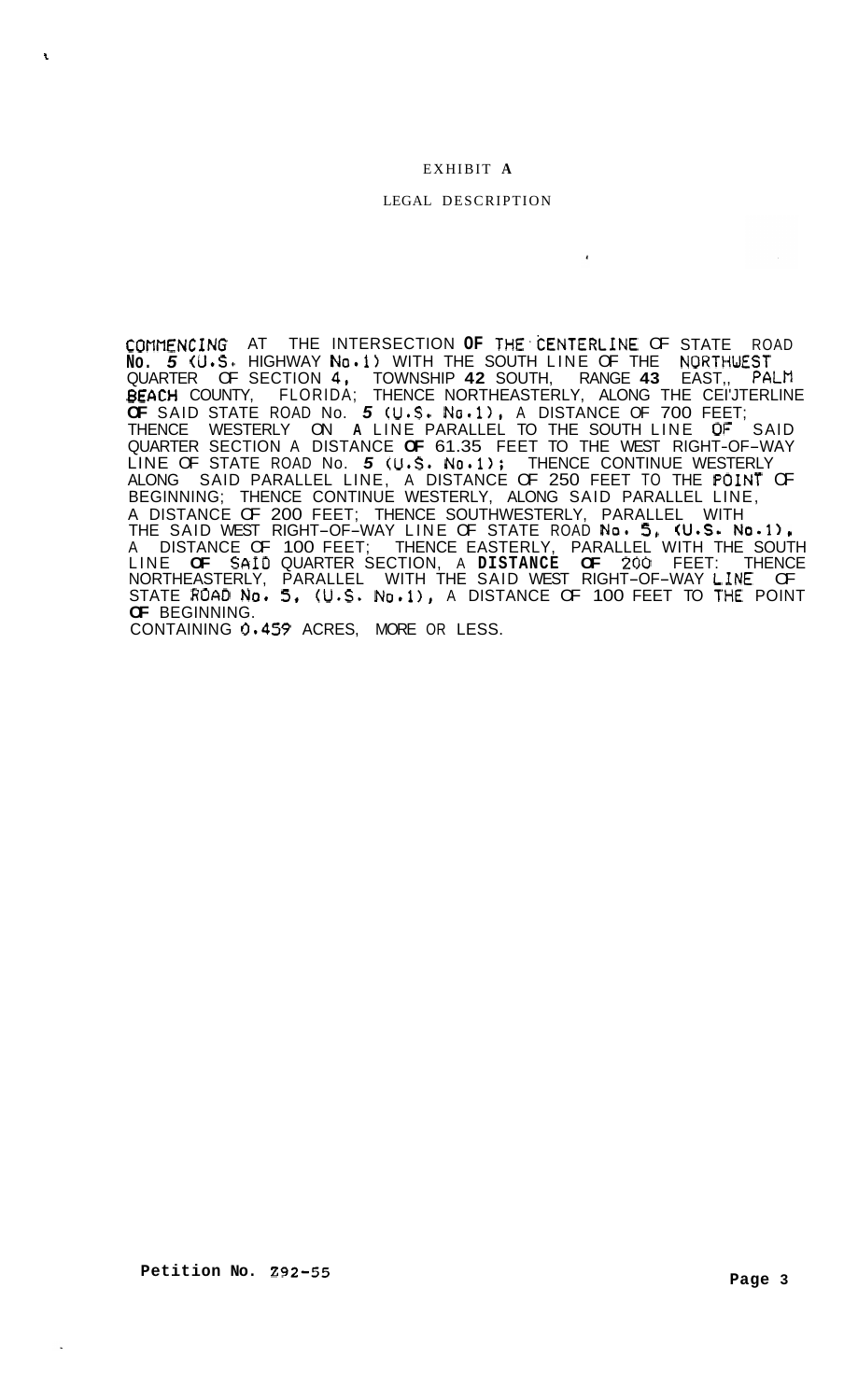#### **EXHIBIT B**

 $\sim 10^{-11}$ 

 $\ddot{\phantom{a}}$ 

## **VICINITY SKETCH**

 $\sim 10^{-1}$   $\rm K$